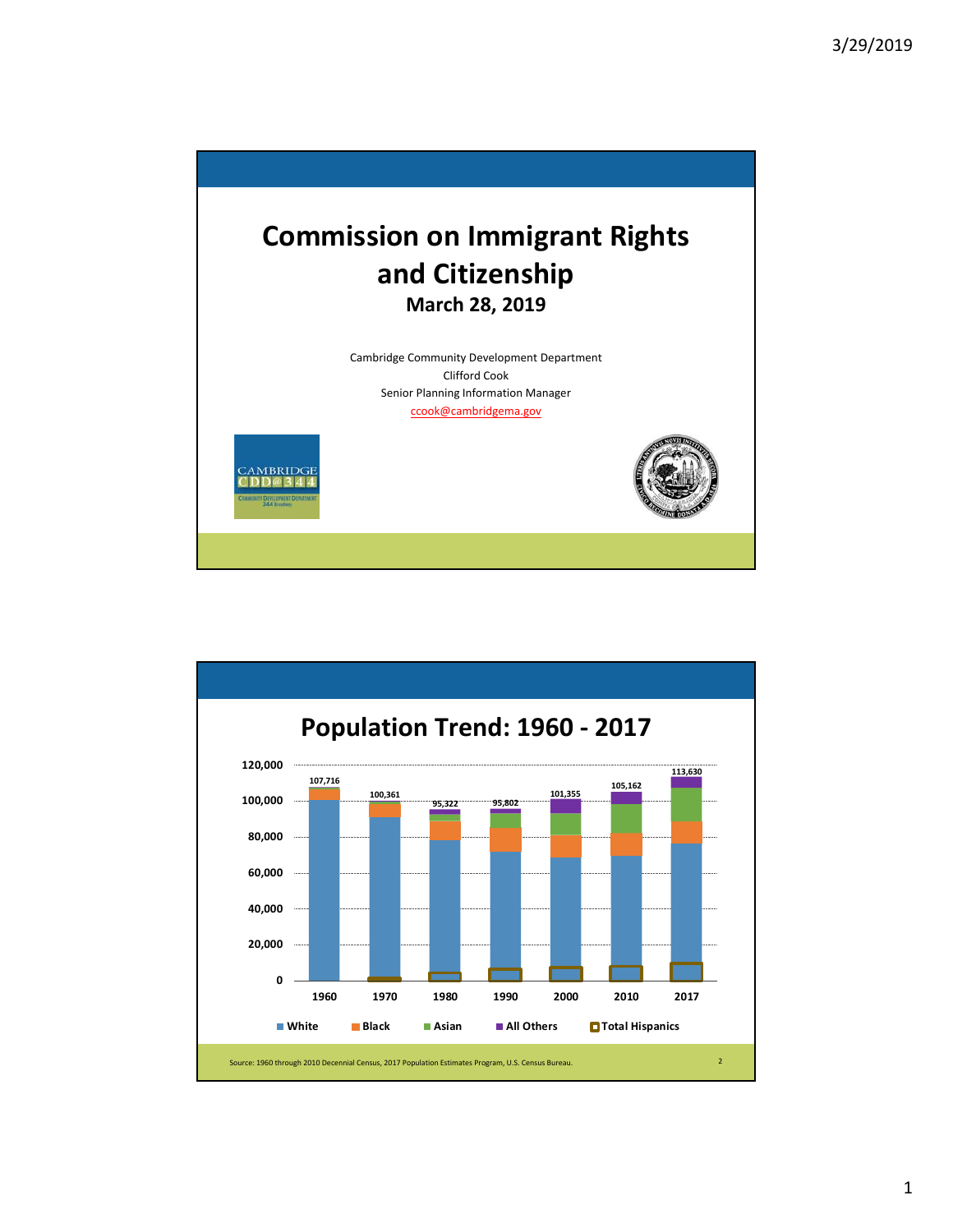

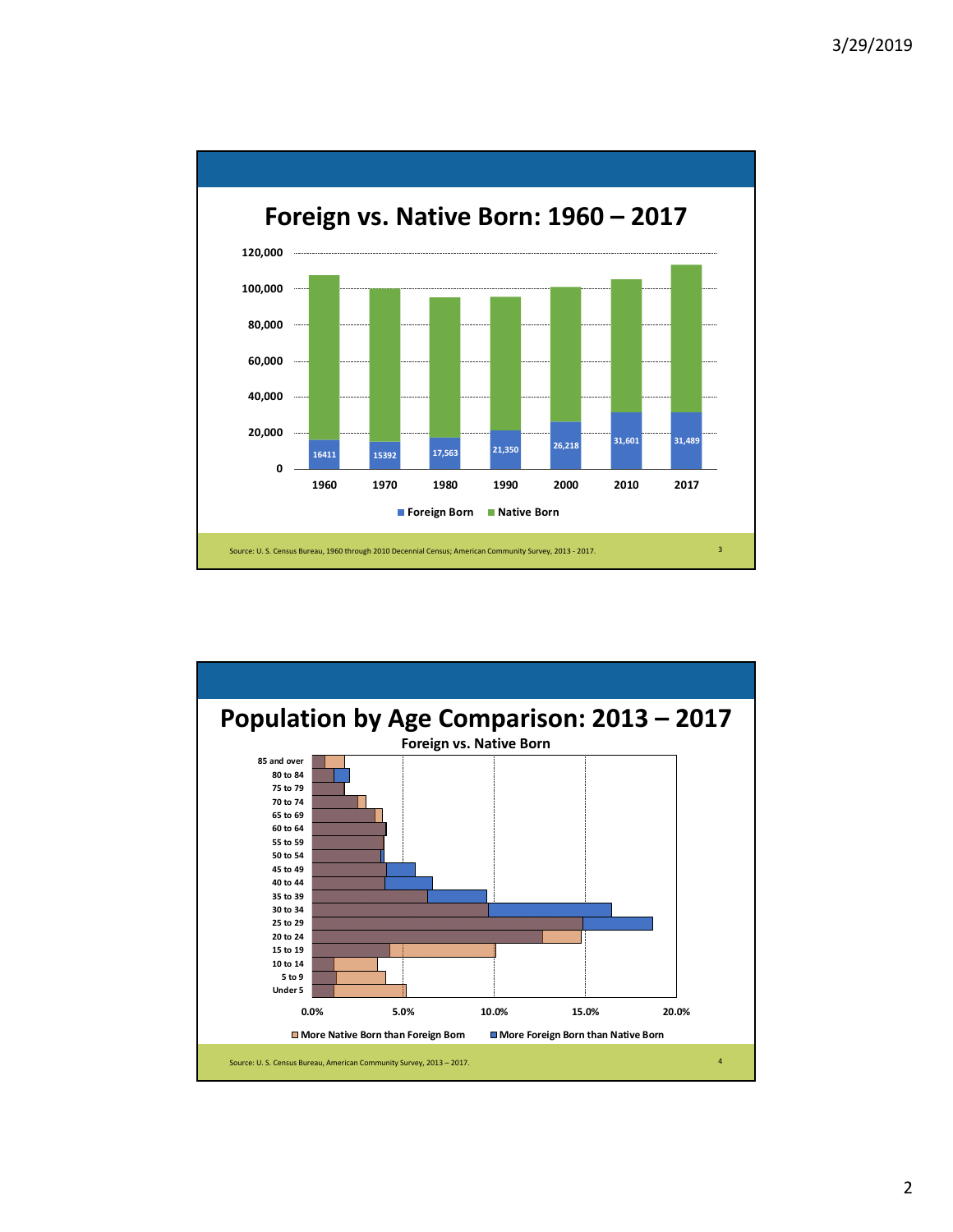

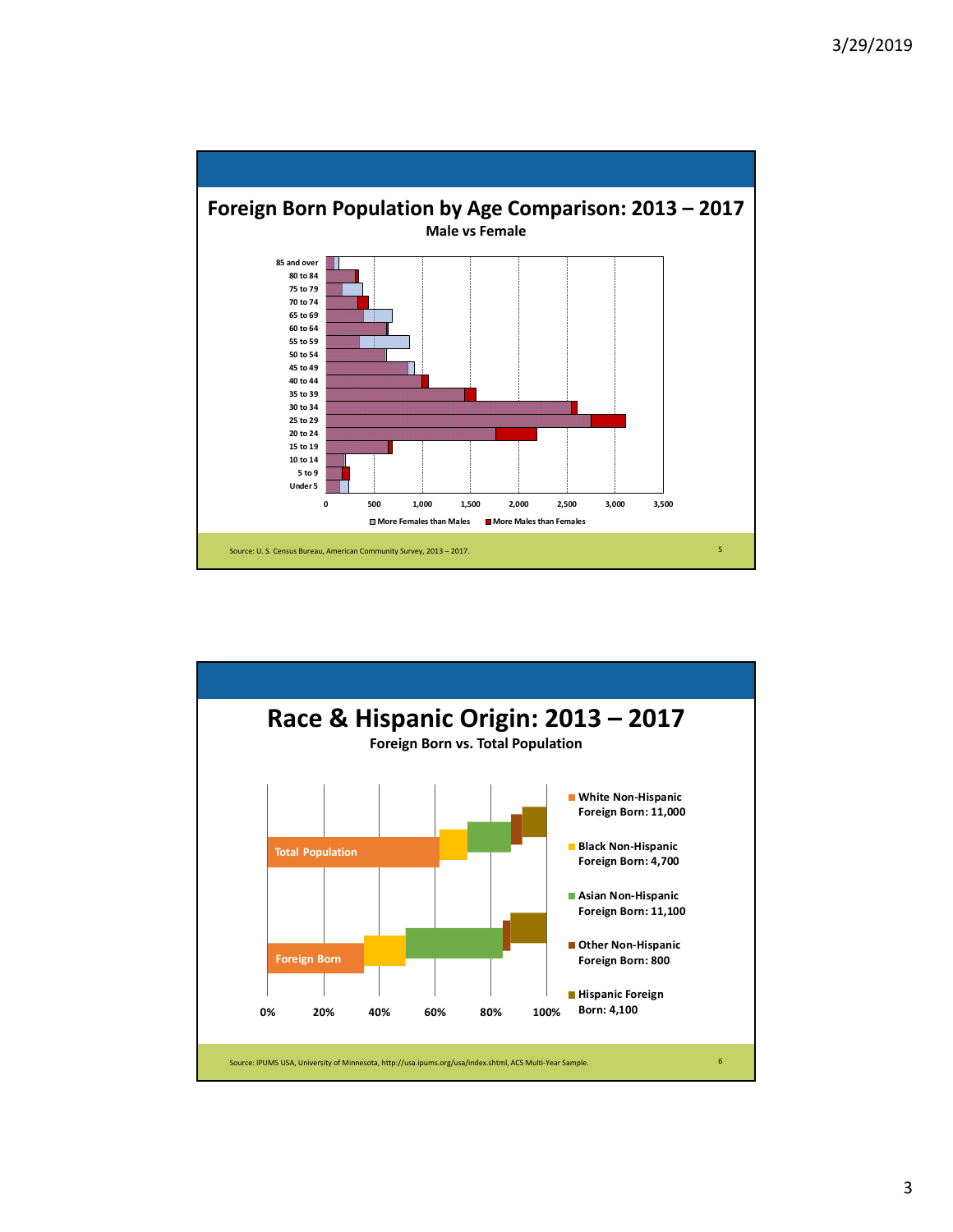

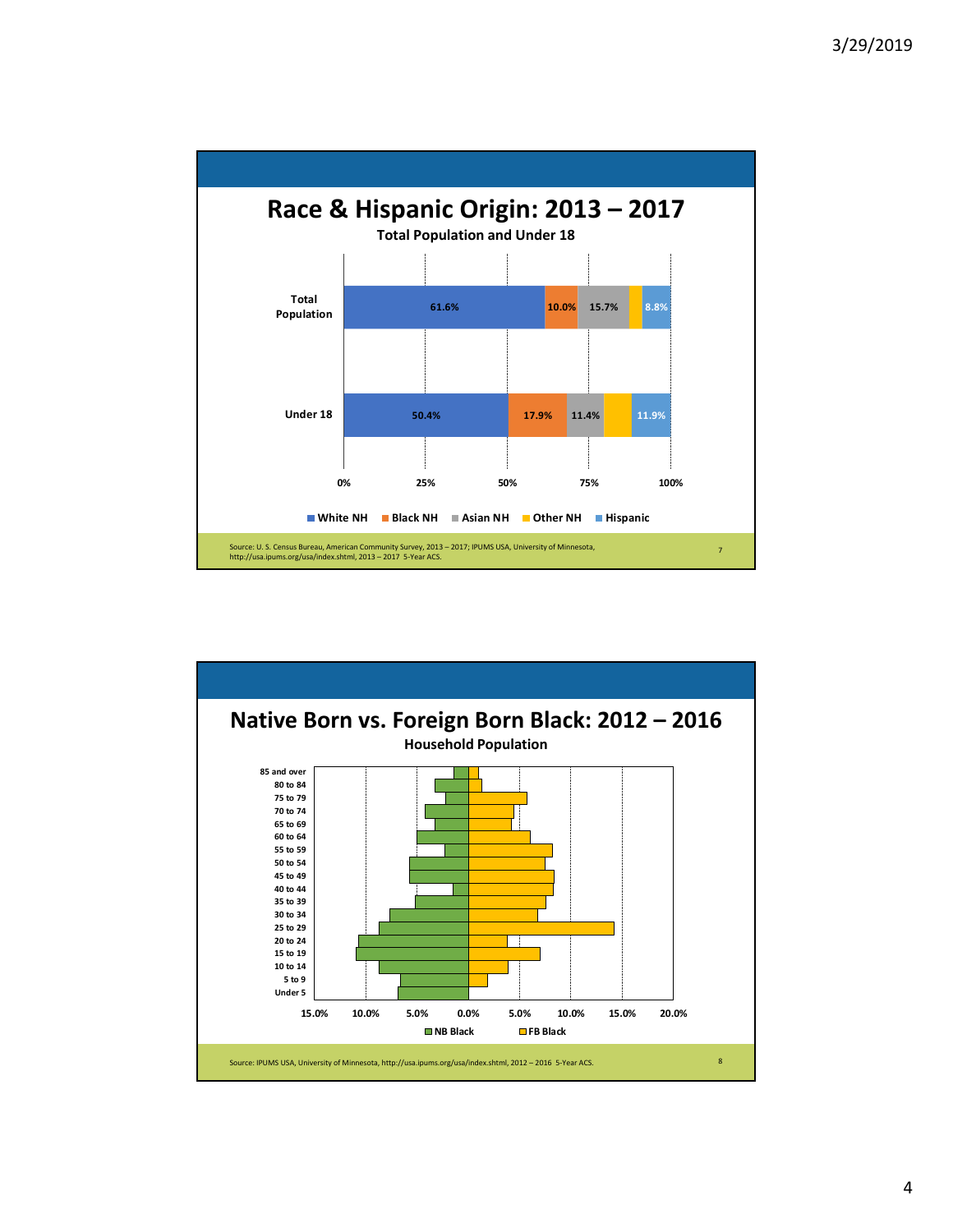

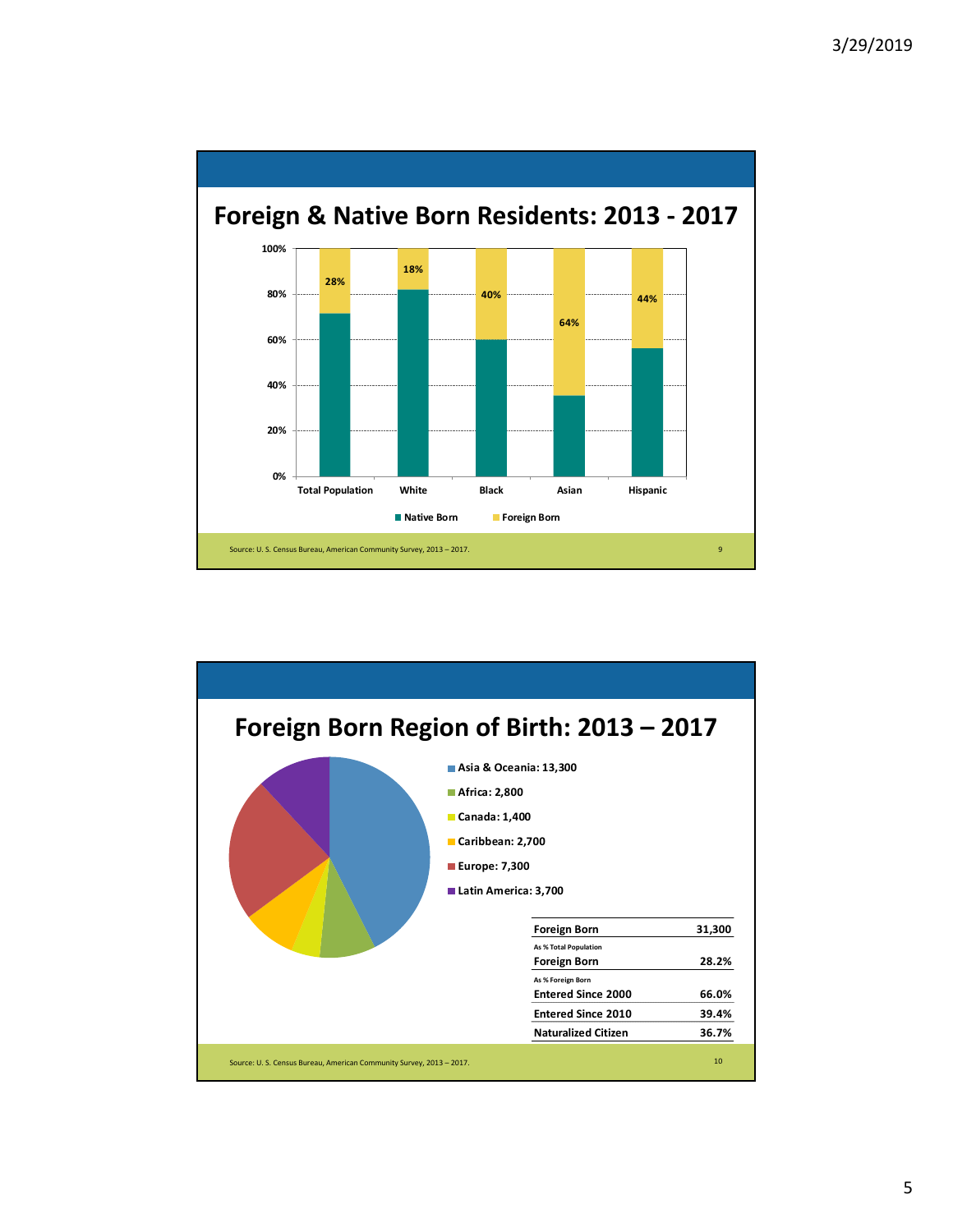| 1990<br><b>Portugal</b><br>Canada<br>Italy<br>India | 1.854<br>1.835<br>956 | 2000<br>Haiti<br>China (mainland)<br>India | 2.386<br>1.754 | 2013 - 2017<br>China (mainland)<br>India | 3.433<br>2,195                                                                                                    |
|-----------------------------------------------------|-----------------------|--------------------------------------------|----------------|------------------------------------------|-------------------------------------------------------------------------------------------------------------------|
|                                                     |                       |                                            |                |                                          |                                                                                                                   |
|                                                     |                       |                                            |                |                                          |                                                                                                                   |
|                                                     |                       |                                            |                |                                          |                                                                                                                   |
|                                                     |                       |                                            | 1,390          | <b>Haiti</b>                             | 1,531                                                                                                             |
|                                                     | 842                   | <b>Portugal</b>                            | 1,327          | <b>Ethiopia</b>                          | 1,523                                                                                                             |
| Germany                                             | 780                   | Korea                                      | 1,157          | Canada                                   | 1,432                                                                                                             |
| <b>England/Scotland</b>                             | 741                   | Canada                                     | 1.046          | Korea                                    | 1,110                                                                                                             |
| <b>West Indies</b>                                  | 644                   | Japan                                      | 905            | Japan                                    | 814                                                                                                               |
| China                                               | 545                   | El Salvador                                | 719            | Germany                                  | 809                                                                                                               |
| <b>Russia/USSR</b>                                  | 408                   | <b>Taiwan</b>                              | 676            | <b>El Salvador</b>                       | 763                                                                                                               |
| Japan                                               | 354                   | England/Scotland                           | 654            | France                                   | 731                                                                                                               |
| <b>Africa</b>                                       | 305                   | <b>Brazil</b>                              | 651            | <b>Dominican Republic</b>                | 558                                                                                                               |
| Greece                                              | 276                   | Jamaica                                    | 603            | Pakistan                                 | 533                                                                                                               |
|                                                     |                       |                                            |                |                                          | Sources: U. S. Census Bureau, 1990 Census SF3 File; 2000 Census SF3 File; American Community Survey, 2013 - 2017. |

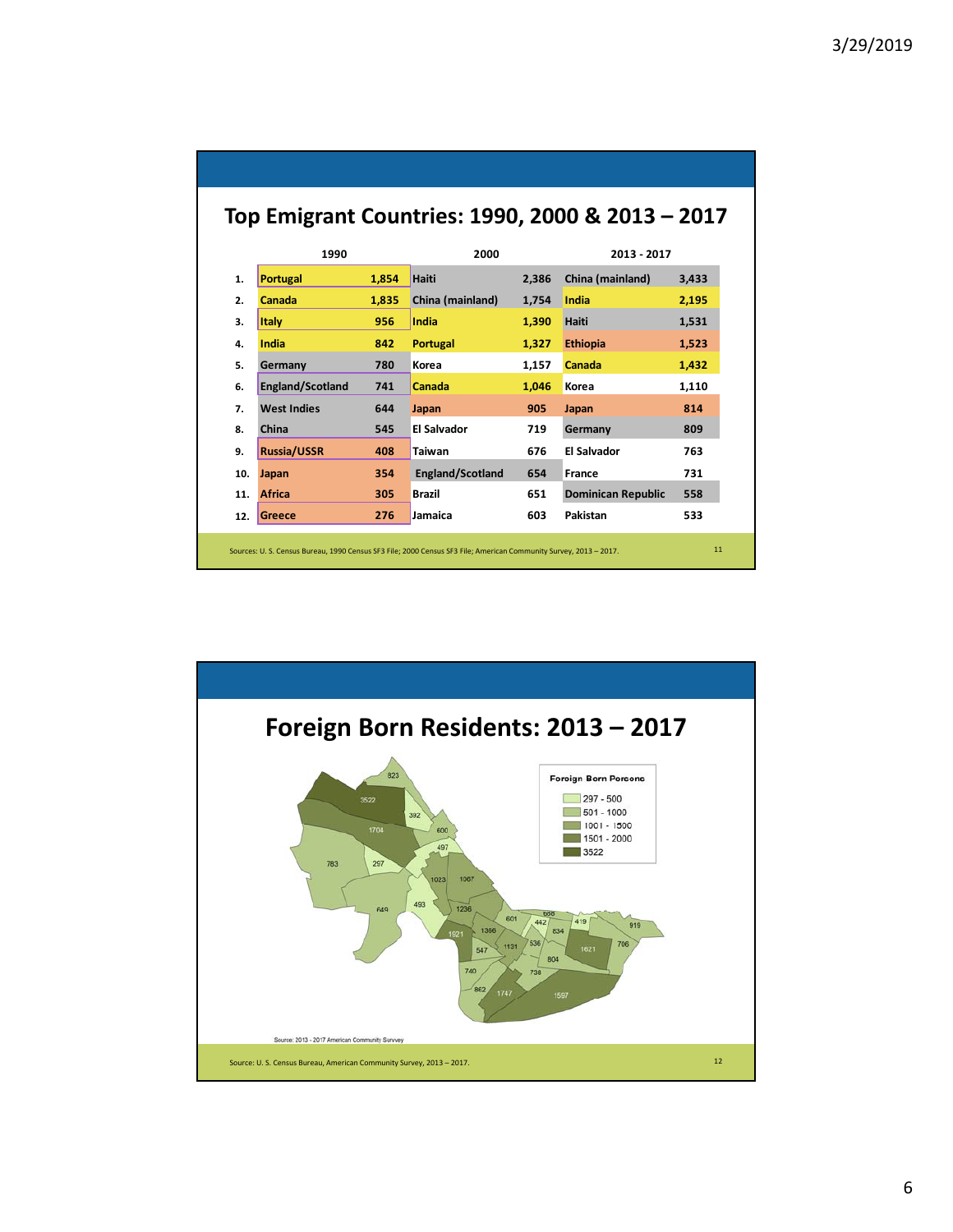

## **PLINE CPSD Student Languages: October 2018**

|                        |              |              |              | Other Race/         | <b>Hispanic of</b> |       |
|------------------------|--------------|--------------|--------------|---------------------|--------------------|-------|
| Language               | White        | <b>Black</b> | Asian        | <b>Not Hispanic</b> | Any Race           | Total |
| <b>English</b>         | 2,456        | 1,129        | 367          | 578                 | 597                | 5,127 |
| Spanish                | 45           | 9            | 1            | 6                   | 331                | 392   |
| Creole (Haitian)       | 1            | 181          | 3            | 0                   | 0                  | 185   |
| <b>Amharic</b>         | 1            | 163          | 0            | 1                   | $\mathbf 0$        | 165   |
| Bengali                | 3            | 3            | 150          | 6                   | $\overline{2}$     | 164   |
| <b>Arabic</b>          | 82           | 40           | 9            | 5                   | $\mathbf 0$        | 136   |
| <b>Chinese</b>         | $\mathbf{1}$ | 0            | 107          | 11                  | $\mathbf{0}$       | 119   |
| Portuguese             | 44           | 9            | $\mathbf 0$  | $\overline{2}$      | 30                 | 85    |
| Korean                 | 0            | 0            | 61           | $\overline{2}$      | $\mathbf 0$        | 63    |
| Somali                 | $\mathbf{1}$ | 60           | $\mathbf{1}$ | 1                   | $\mathbf{0}$       | 63    |
| <b>Other Languages</b> | 225          | 84           | 216          | 21                  | 7                  | 553   |
| Total                  | 2,859        | 1,678        | 915          | 633                 | 967                | 7,052 |
| % Not English          | 14.1%        | 32.7%        | 59.9%        | 8.7%                | 38.3%              | 27.3% |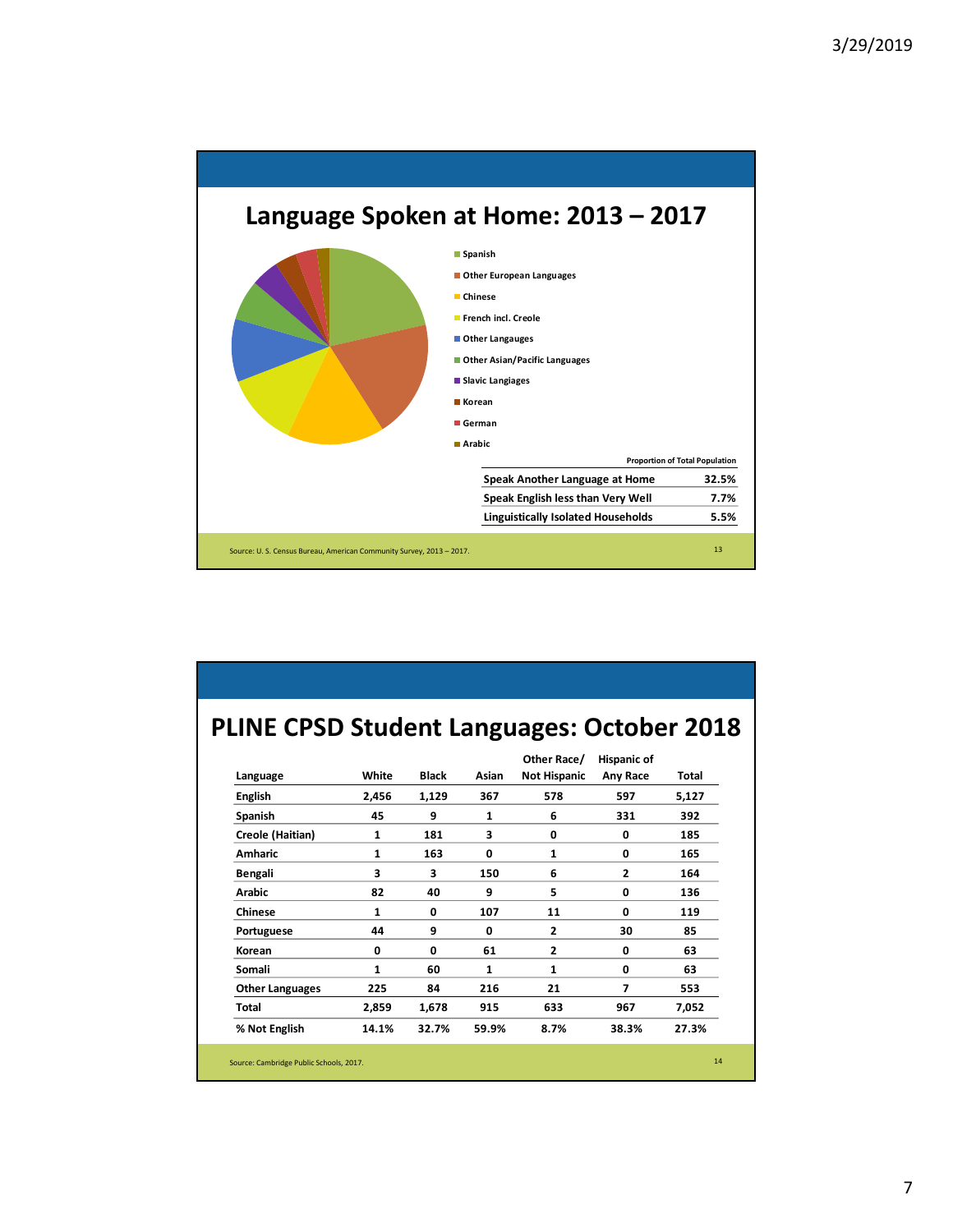

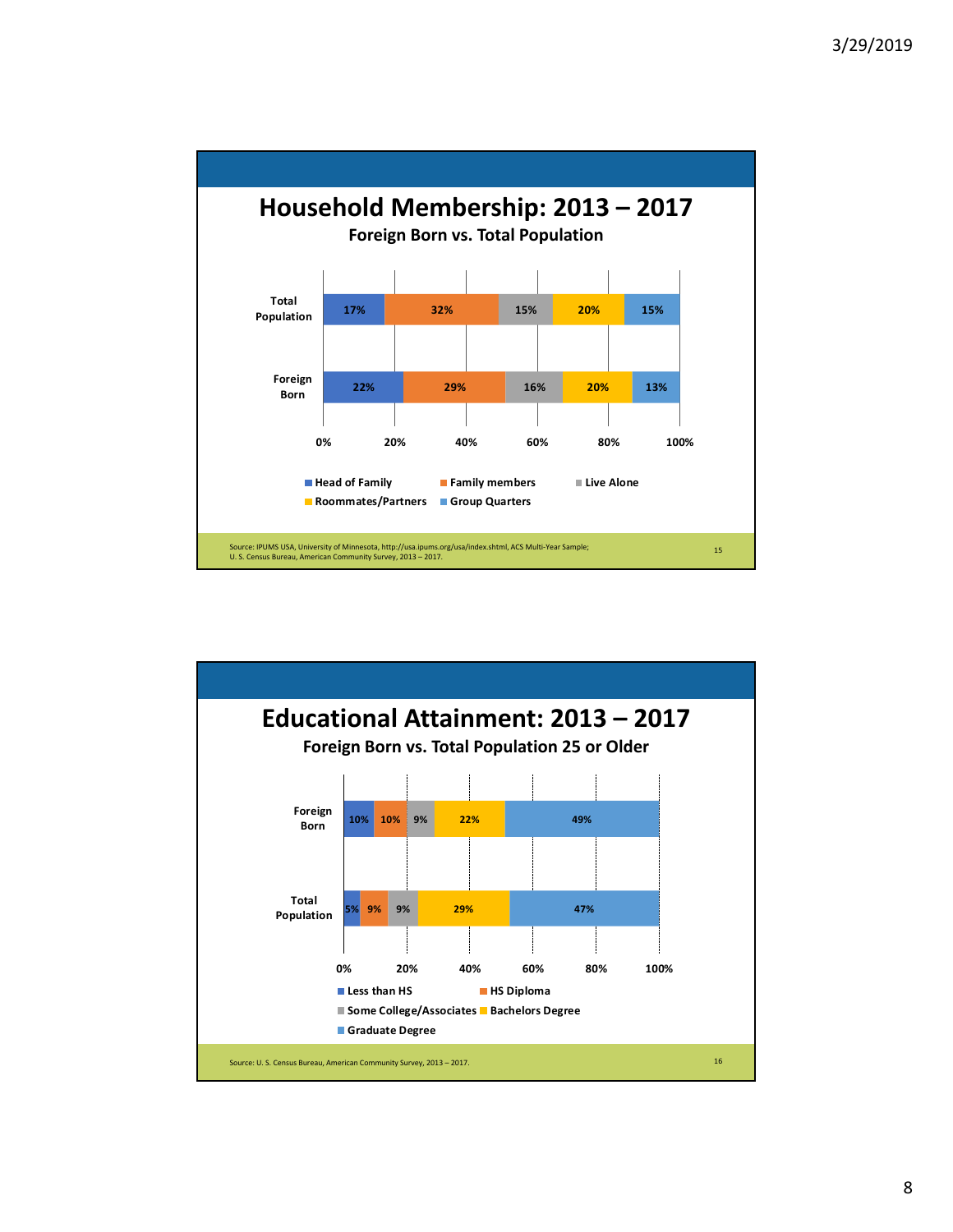

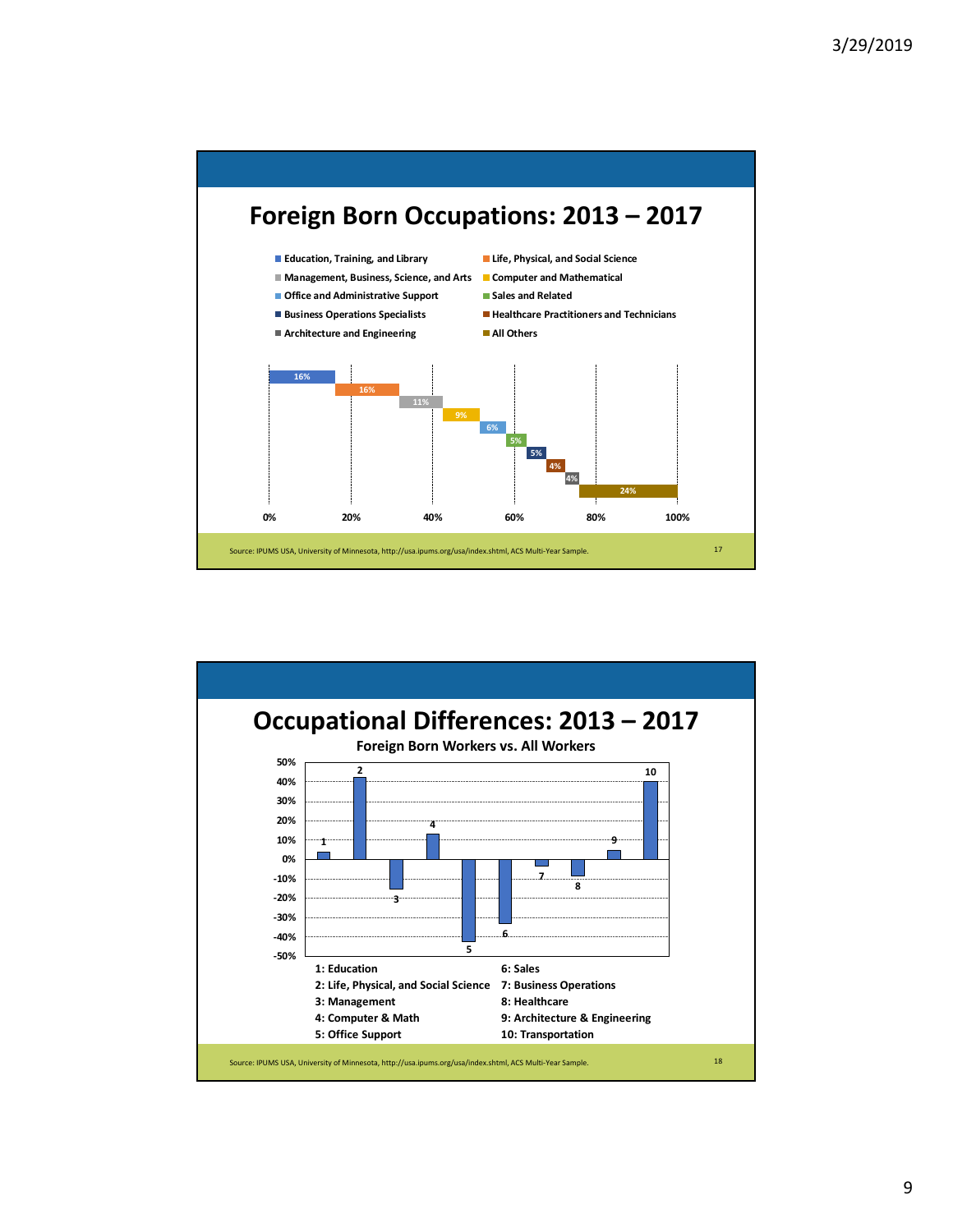

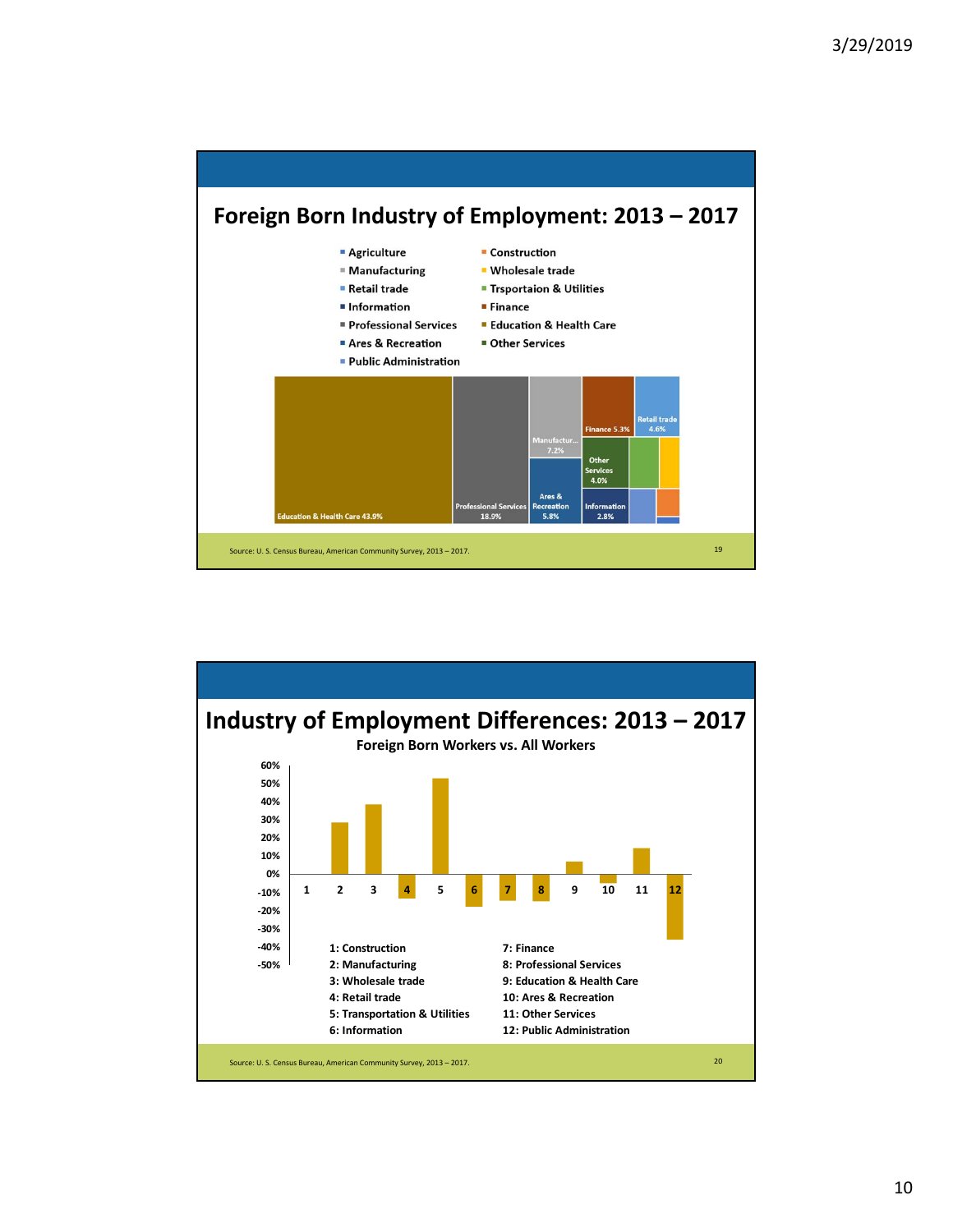

|                                           | Foreign Born vs. Total Population & Native Born<br><b>Total Population</b> | <b>Native Born</b> | <b>Foreign Born</b> |
|-------------------------------------------|----------------------------------------------------------------------------|--------------------|---------------------|
| Median Household Income <sup>1</sup>      | \$89,145                                                                   | \$97,389           | \$66,435            |
| <b>Median Earnings - Men</b>              | \$74,214                                                                   | \$79,737           | \$61,435            |
| <b>Median Earnings - Women</b>            | \$62,244                                                                   | \$64.057           | \$56,078            |
| <b>Poverty Rate</b>                       |                                                                            |                    |                     |
| <b>Individuals</b>                        | 13.5%                                                                      | 11.7%              | 17.9%               |
| <b>Families</b>                           | 7.9%                                                                       | 5.3%               | 12.6%               |
| Female Headed Family w/<br>Child under 18 | 29.1%                                                                      | 29.5%              | 28.6%               |
| Children under 18 <sup>2</sup>            | 13.1%                                                                      | 12.6%              | 18.6%               |
| <b>SNAP Participation</b>                 | 8.7%                                                                       | 7.4%               | 11.6%               |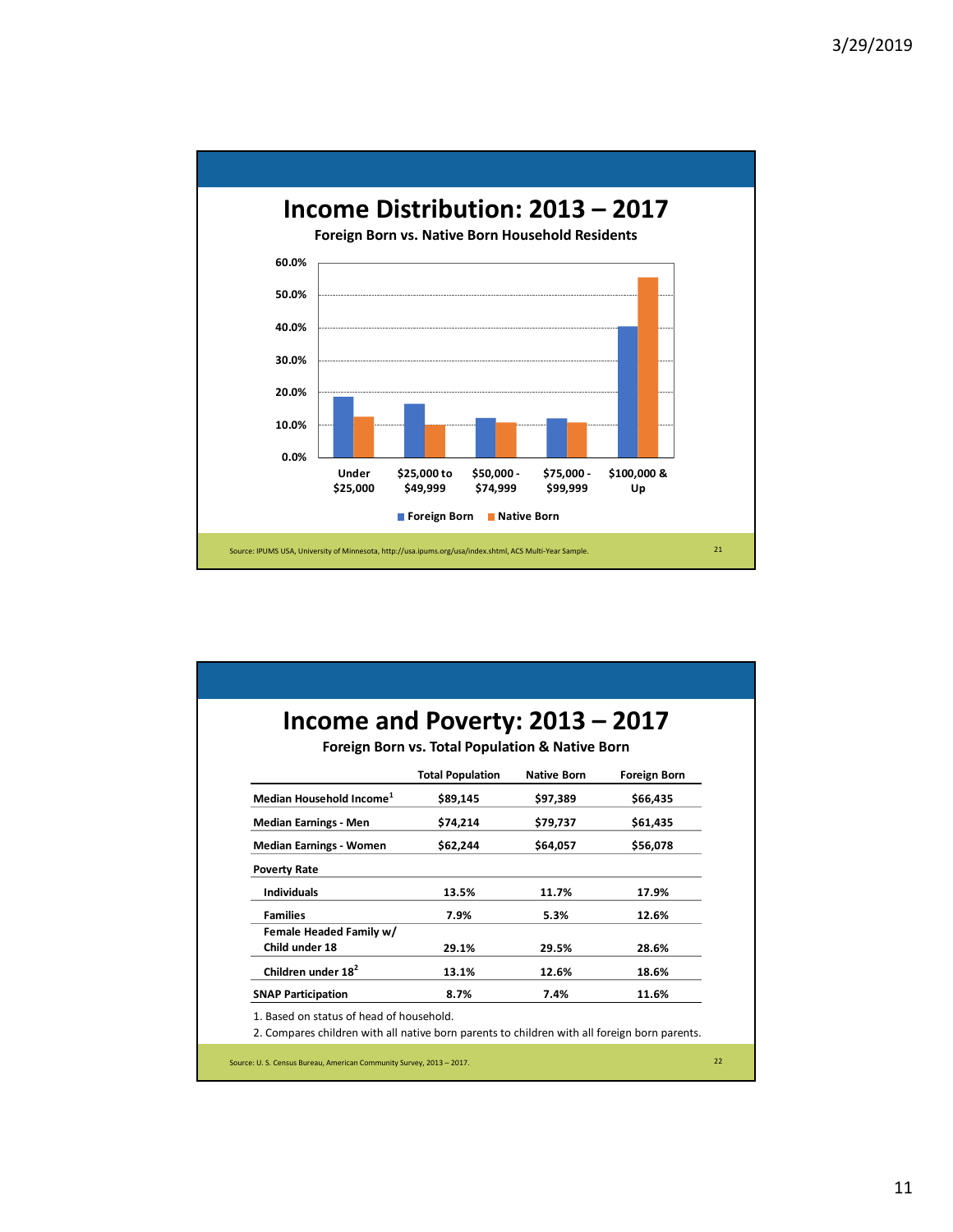## **Language Groups under 300% of Poverty: 2013 – 2017**

**Foreign Born Persons not Attending College or Graduate School**

|                          | Proportion | <b>Estimate</b> |
|--------------------------|------------|-----------------|
| <b>Hamitic</b>           | 100%       | 200             |
| French                   | 64%        | 1,100           |
| Portuguese               | 54%        | 400             |
| Greek                    | 46%        | 200             |
| <b>Hindi and related</b> | 44%        | 500             |
| Amharic, Ethiopian, etc. | 82%        | 900             |
| Spanish                  | 45%        | 1,300           |
| Japanese                 | 37%        | 200             |
| <b>Arabic</b>            | 76%        | 400             |
| Korean                   | 54%        | 300             |
| <b>Chinese</b>           | 32%        | 600             |
| <b>Dravidian</b>         | 29%        | 200             |
| <b>Other Languages</b>   | 22%        | 2,200           |

Source: IPUMS USA, University of Minnesota, http://usa.ipums.org/usa/index.shtml, ACS Multi‐Year Sample. 23

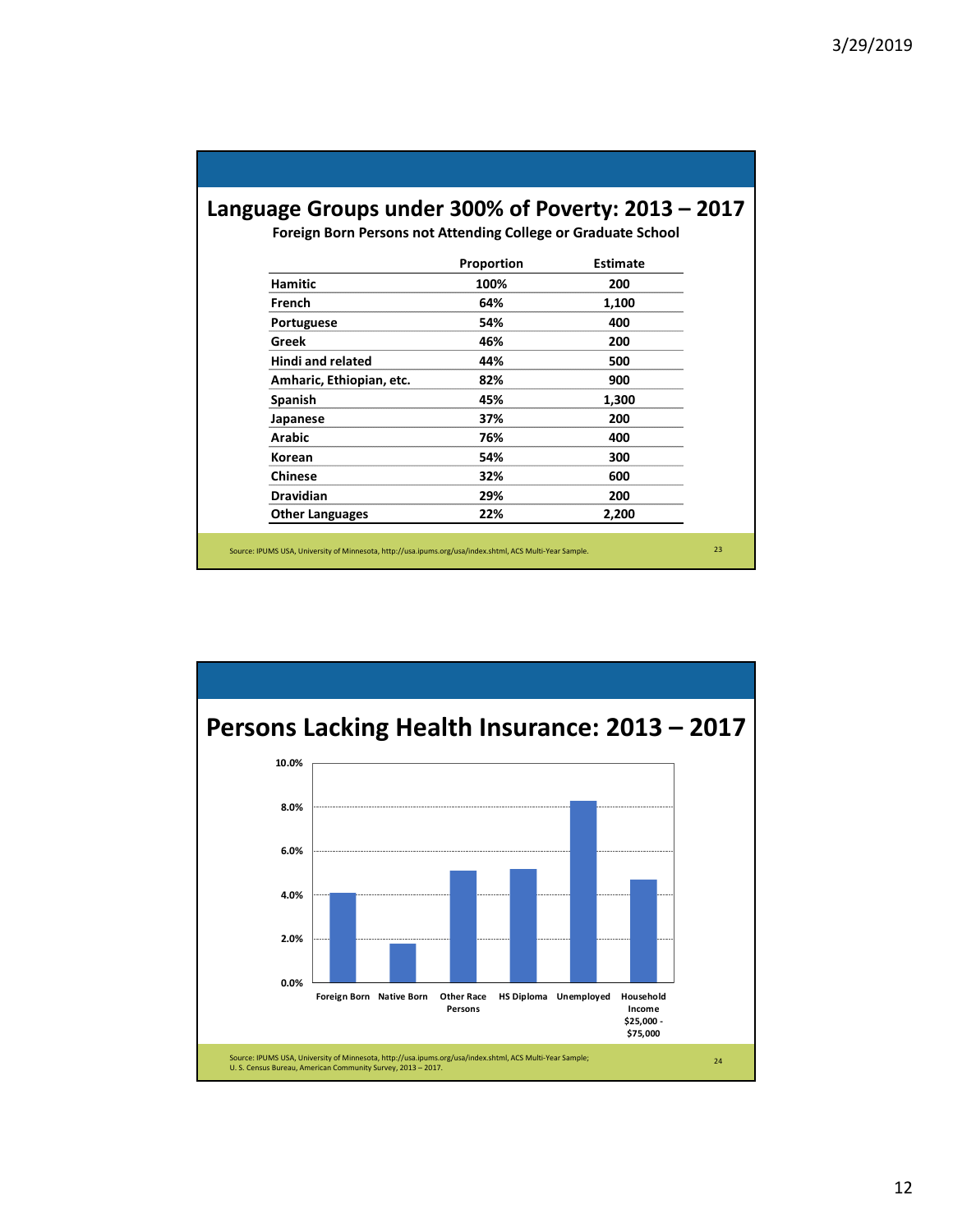## **Housing Characteristics: 2013 – 2017**

**Foreign Born vs. Native Born Household Residents**

|                                     | <b>Foreign Born</b> | <b>Native Born</b> |
|-------------------------------------|---------------------|--------------------|
|                                     | <b>Residents</b>    | <b>Residents</b>   |
| <b>Rent Home</b>                    | 75.3%               | 58.6%              |
| More Than 1 Occupant/Room           | 4.5%                | $0.8\%$            |
| Vehicle Available                   | 57.8%               | 73.4%              |
| No Vehicle Available                | 42.2%               | 26.6%              |
| <b>Internet Access Subscription</b> | 84.4%               | 89.6%              |
| <b>Broadband Subscription</b>       | 92.4%               | 92.9%              |
| Hsg Cost Great Than 30% of income   |                     |                    |
| Owners                              | 29.7%               | 24.2%              |
| Renters                             | 47.5%               | 40.4%              |

Source: IPUMS USA, University of Minnesota, http://usa.ipums.org/usa/index.shtml, ACS Multi-Year Sample;<br>U. S. Census Bureau, American Community Survey, 2013 – 2017.

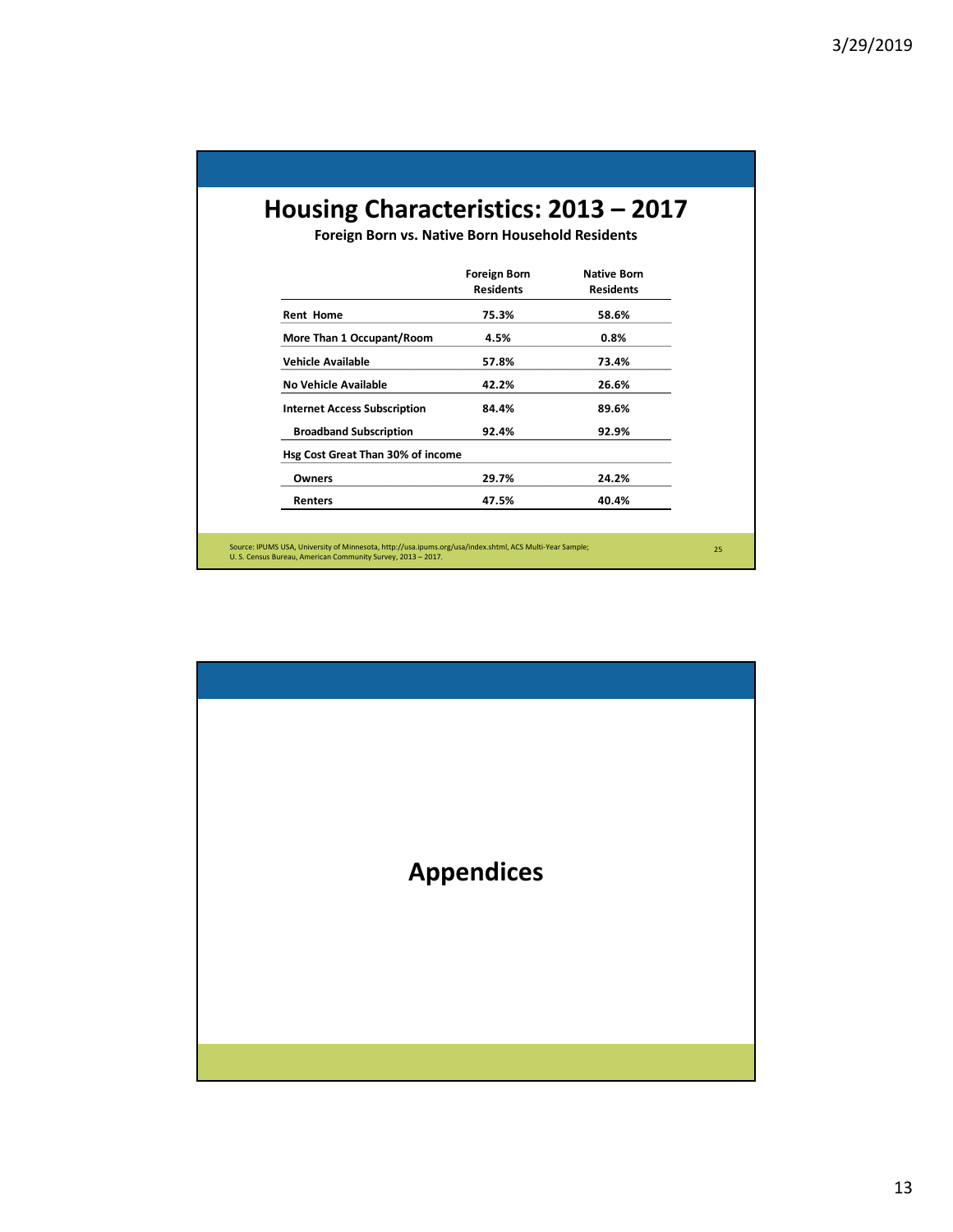

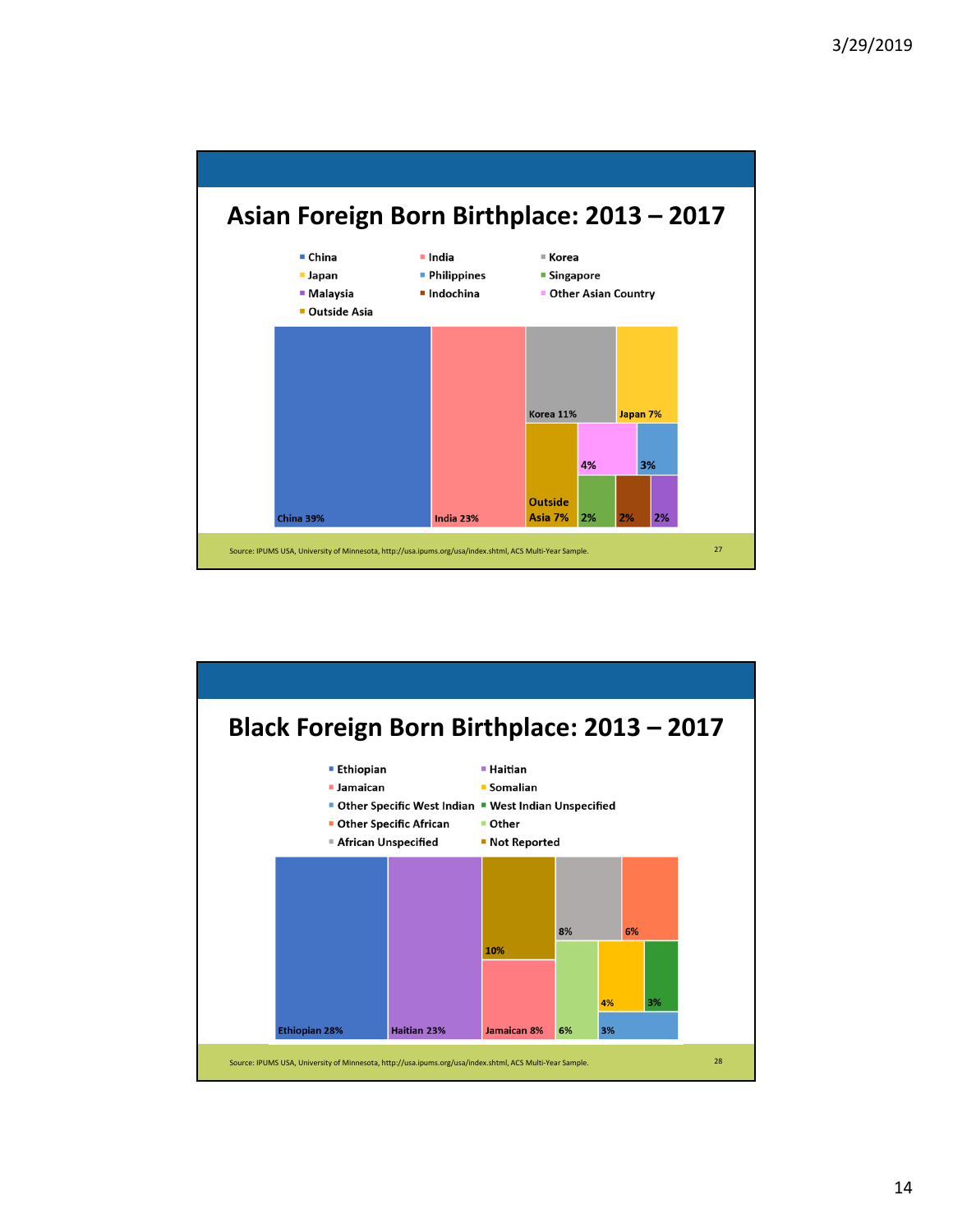

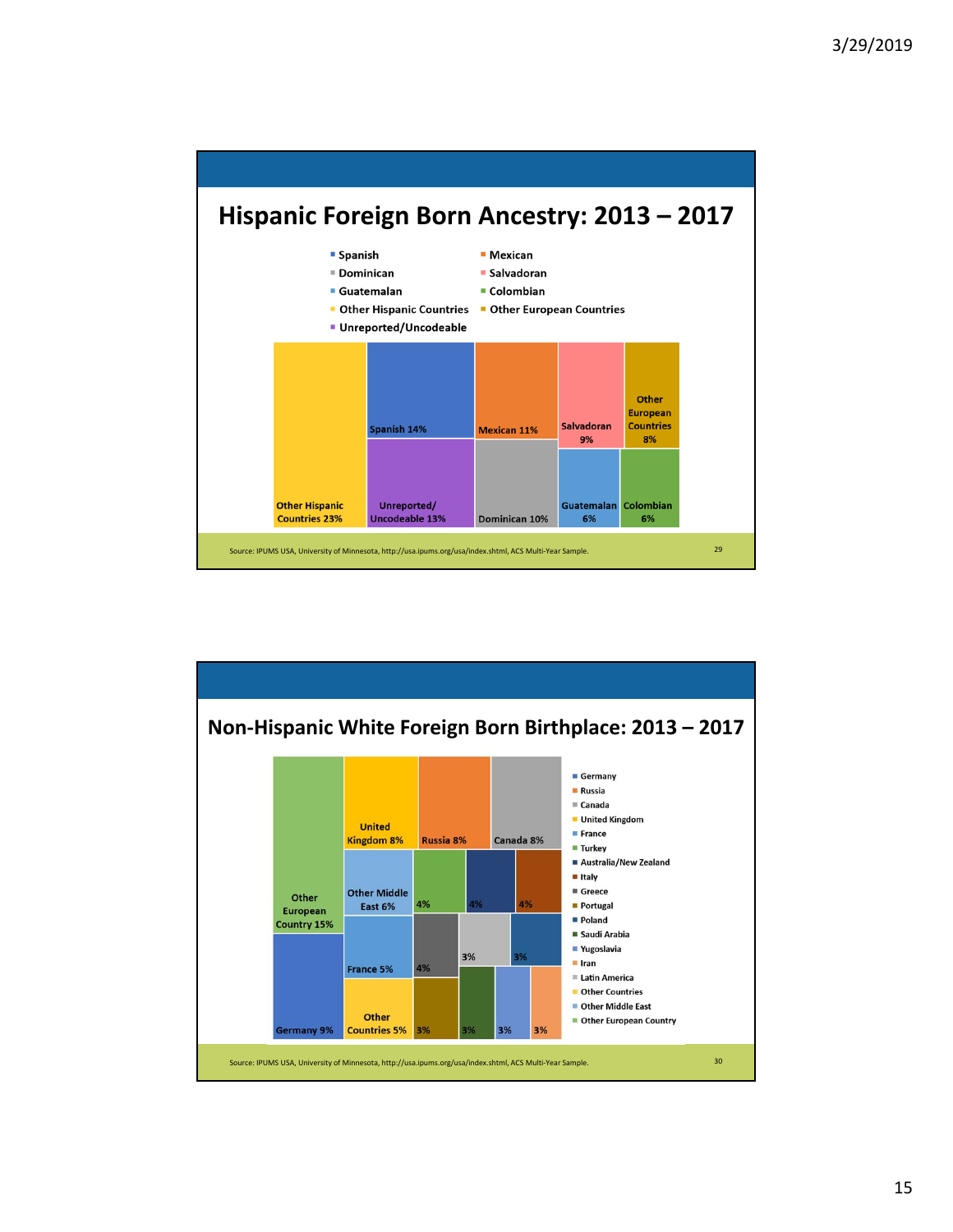

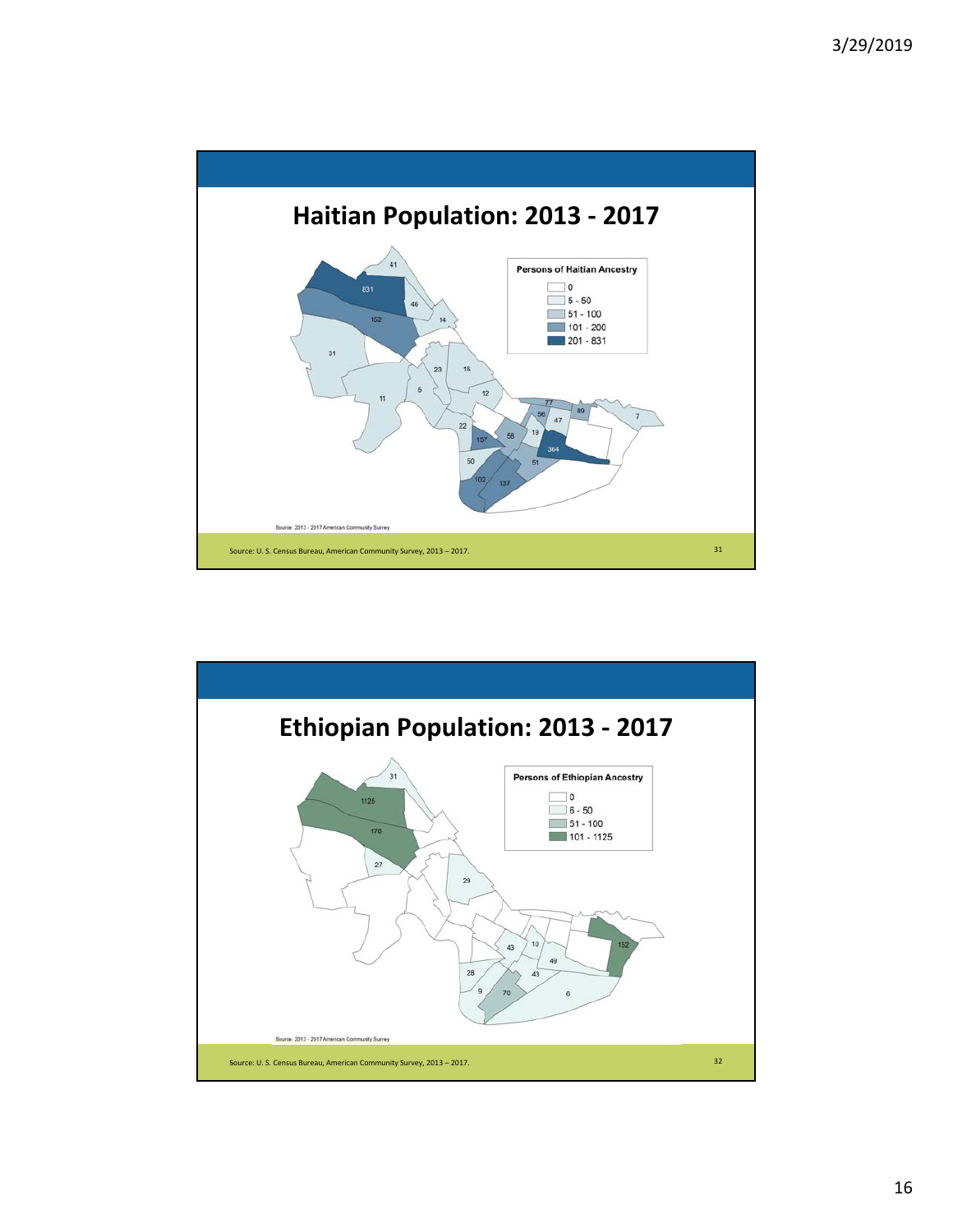